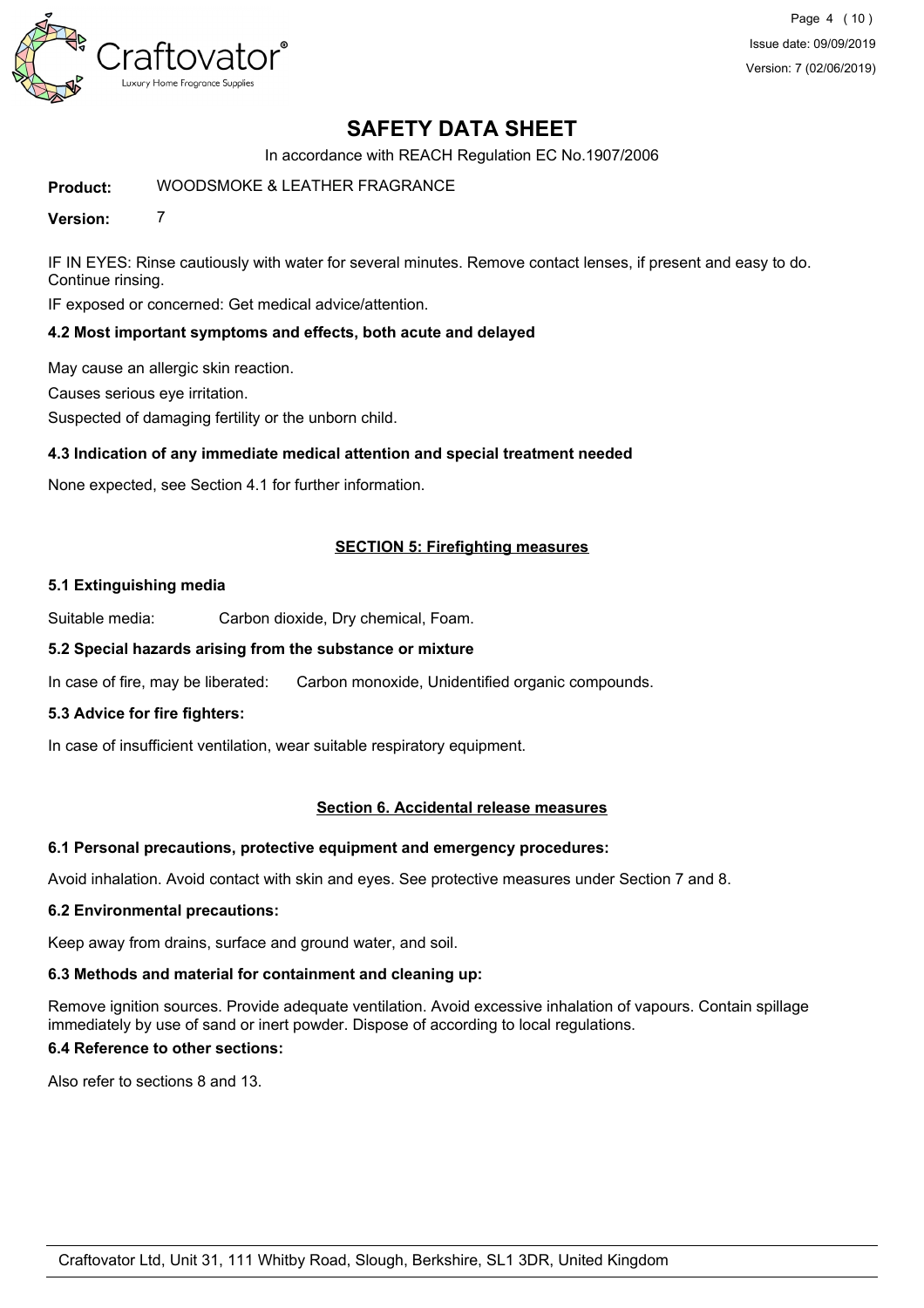

In accordance with REACH Regulation EC No.1907/2006

**Product:** WOODSMOKE FRAGRANCE

**Version:** 7

#### **Section 7. Handling and storage**

#### **7.1 Precautions for safe handling:**

Keep away from heat, sparks, open flames and hot surfaces. - No smoking. Use personal protective equipment as required. Use in accordance with good manufacturing and industrial hygiene practices. Use in areas with adequate ventilation Do not eat, drink or smoke when using this product.

#### **7.2 Conditions for safe storage, including any incompatibilities:**

Store in a well-ventilated place. Keep container tightly closed. Keep cool. Ground/bond container and receiving equipment. Use explosion-proof electrical, ventilating and lighting equipment. Use only non-sparking tools. Take precautionary measures against static discharge.

#### **7.3 Specific end use(s):**

Fragrances: Use in accordance with good manufacturing and industrial hygiene practices.

#### **Section 8. Exposure controls/personal protection**

#### **8.1 Control parameters**

Workplace exposure limits:

| Ingredient                | <b>CAS</b> | <b>EC</b>         | <b>Description</b>                                    | Value |
|---------------------------|------------|-------------------|-------------------------------------------------------|-------|
| <b>IDIETHYL PHTHALATE</b> | 84-66-2    | $ 201 - 550 - 6 $ | Long-term exposure limit (8-hour<br>TWA) (mg/m3)      |       |
|                           |            |                   | Short-term exposure limit (15-<br>$ $ minute) (mg/m3) | 10    |

#### **8.2 Exposure Controls**

#### **Eye / Skin Protection**

Wear protective gloves/eye protection/face protection

#### **Respiratory Protection**

Ensure adequate and ongoing ventilation is maintained in order to prevent build up of excessive vapour and to ensure occupational exposure limits are adhered to. If appropriate, and depending on your patterns and volumes of use, the following engineering controls may be required as additional protective measures: a) Isolate mixing rooms and other areas where this material is used or openly handled. Maintain these areas under negative air pressure relative to the rest of the plant. b) Employ the use of Personal protective equipment - an approved, properly fitted respirator with organic vapour cartridges or canisters and particulate filters. c) Use local exhaust ventilation around open tanks and other open sources of potential exposures in order to avoid excessive inhalation, including places where this material is openly weighed or measured. In addition, use general dilution ventilation of the work area to eliminate or reduce possible worker exposures. d) Use closed systems for transferring and processing this material.

Also refer to Sections 2 and 7.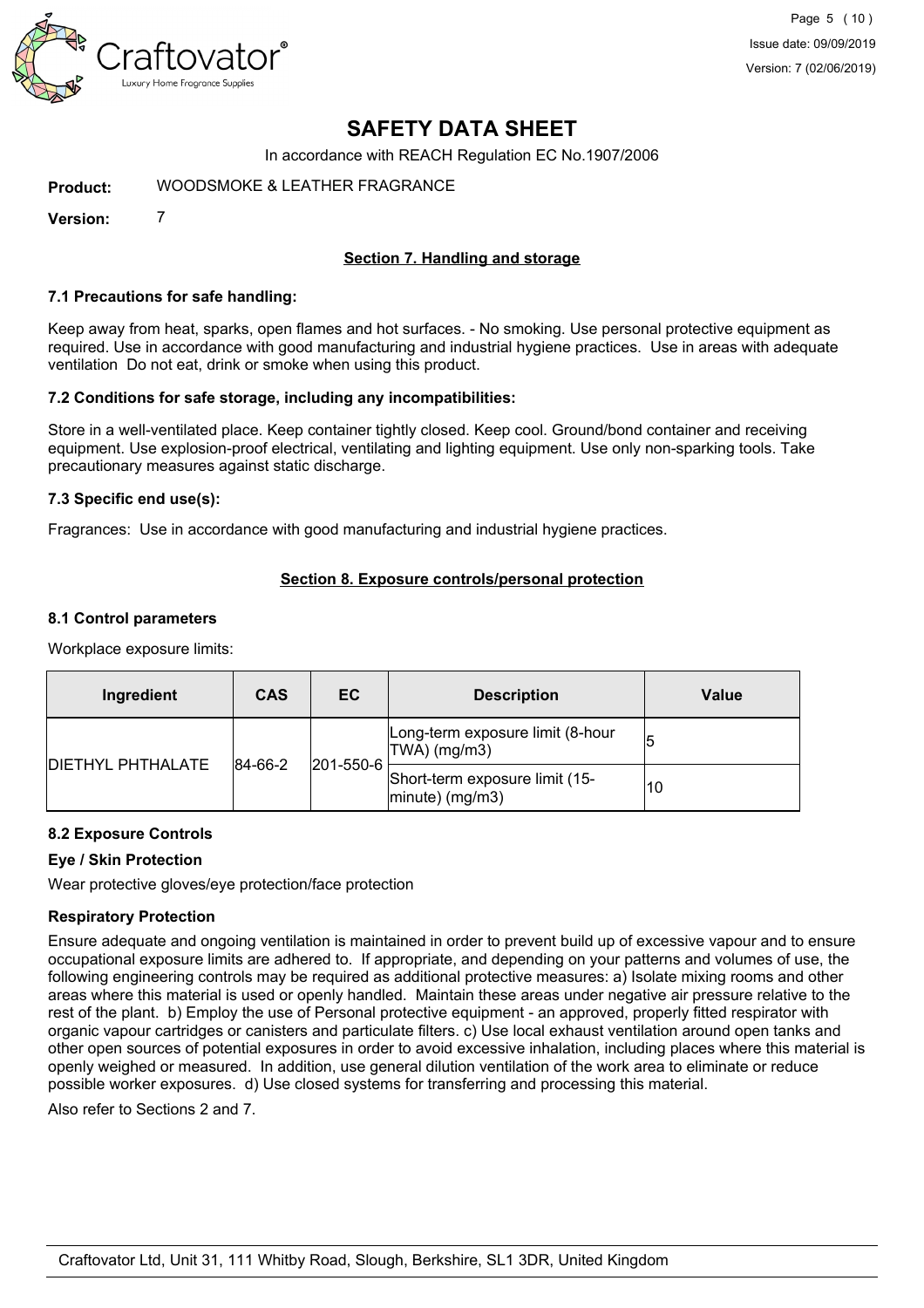

In accordance with REACH Regulation EC No.1907/2006

**Product:** WOODSMOKE FRAGRANCE

**Version:** 7

#### **Section 9. Physical and chemical properties**

#### **9.1 Information on basic physical and chemical properties**

| Appearance:                                   | Clear colourless to pale yellow liquid       |
|-----------------------------------------------|----------------------------------------------|
| Odour:                                        | Not determined                               |
| <b>Odour threshold:</b>                       | Not determined                               |
| pH:                                           | Not determined                               |
| Melting point / freezing point:               | Not determined                               |
| Initial boiling point / range:                | Not determined                               |
| <b>Flash point:</b>                           | $>$ 100 °C                                   |
| <b>Evaporation rate:</b>                      | Not determined                               |
| Flammability (solid, gas):                    | Not determined                               |
| Upper/lower flammability or explosive limits: | Product does not present an explosion hazard |
| Vapour pressure:                              | Not determined                               |
| Vapour density:                               | Not determined                               |
| <b>Relative density:</b>                      | 1.0720 - 1.0760                              |
| Solubility(ies):                              | Not determined                               |
| Partition coefficient: n-octanol/water:       | Not determined                               |
| Auto-ignition temperature:                    | Not determined                               |
| <b>Decomposition temperature:</b>             | Not determined                               |
| <b>Viscosity:</b>                             | Not determined                               |
| <b>Explosive properties:</b>                  | Not expected                                 |
| <b>Oxidising properties:</b>                  | Not expected                                 |
|                                               |                                              |

**9.2 Other information:** None available

#### **Section 10. Stability and reactivity**

#### **10.1 Reactivity:**

Presents no significant reactivity hazard, by itself or in contact with water.

#### **10.2 Chemical stability:**

Good stability under normal storage conditions.

#### **10.3 Possibility of hazardous reactions:**

Not expected under normal conditions of use.

#### **10.4 Conditions to avoid:**

Avoid extreme heat.

#### **10.5 Incompatible materials:**

Avoid contact with strong acids, alkalis or oxidising agents.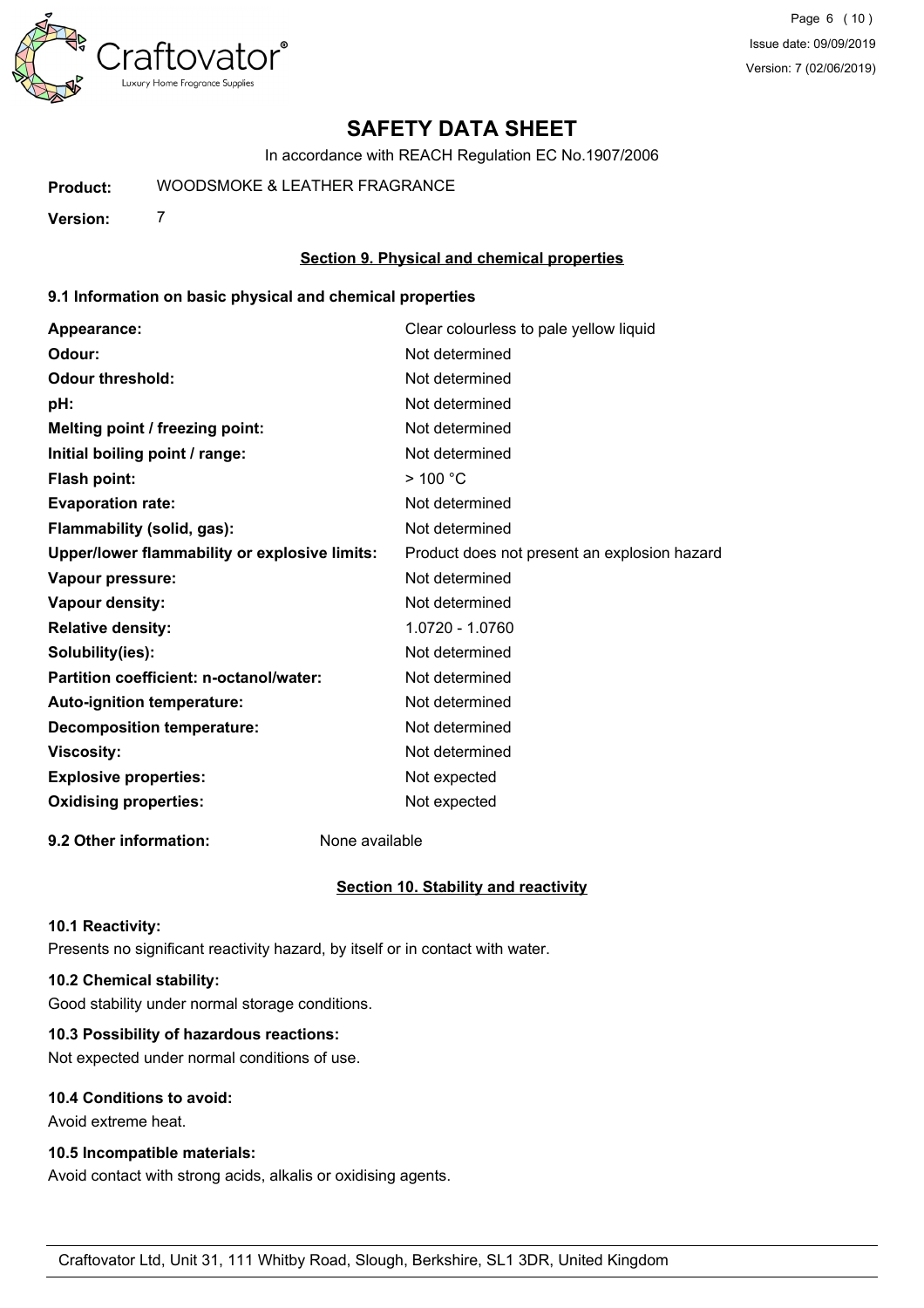

In accordance with REACH Regulation EC No.1907/2006

**Product:** WOODSMOKE FRAGRANCE

**Version:** 7

#### **10.6 Hazardous decomposition products:**

Not expected.

#### **Section 11. Toxicological information**

#### **11.1 Information on toxicological effects**

This mixture has not been tested as a whole for health effects. The health effects have been calculated using the methods outlined in Regulation (EC) No 1272/2008 (CLP).

| <b>Acute Toxicity:</b>                    | Based on available data the classification criteria are not met. |
|-------------------------------------------|------------------------------------------------------------------|
| <b>Acute Toxicity Oral</b>                | >5000                                                            |
| <b>Acute Toxicity Dermal</b>              | Not Applicable                                                   |
| Acute Toxicity Inhalation                 | Not Available                                                    |
| <b>Skin corrosion/irritation:</b>         | Based on available data the classification criteria are not met. |
| Serious eye damage/irritation:            | Eye Damage / Irritation Category 2                               |
| <b>Respiratory or skin sensitisation:</b> | Sensitization - Skin Category 1                                  |
| Germ cell mutagenicity:                   | Based on available data the classification criteria are not met. |
| <b>Carcinogenicity:</b>                   | Based on available data the classification criteria are not met. |
| <b>Reproductive toxicity:</b>             | Toxic to Reproduction Category 2                                 |
| <b>STOT-single exposure:</b>              | Based on available data the classification criteria are not met. |
| <b>STOT-repeated exposure:</b>            | Based on available data the classification criteria are not met. |
| <b>Aspiration hazard:</b>                 | Based on available data the classification criteria are not met. |

### **Information about hazardous ingredients in the mixture**

| Ingredient                                     | CAS         | EC               | LD50/ATE Oral | LD50/ATE<br>Dermal | LC50/ATE<br><b>Inhalation</b> | <b>LC50</b><br>Route |
|------------------------------------------------|-------------|------------------|---------------|--------------------|-------------------------------|----------------------|
| <b>IBUTYLPHENYL</b><br><b>IMETHYLPROPIONAL</b> | $ 80-54-6 $ | $ 201 - 289 - 8$ | 1390          | Not available      | Not available                 | lNot<br>lavailable   |

Refer to Sections 2 and 3 for additional information.

#### **Section 12. Ecological information**

#### **12.1 Toxicity:**

| Toxic to aquatic life with long lasting effects.                         |               |
|--------------------------------------------------------------------------|---------------|
| 12.2 Persistence and degradability:                                      | Not available |
| 12.3 Bioaccumulative potential:                                          | Not available |
| 12.4 Mobility in soil:                                                   | Not available |
| 12.5 Results of PBT and vPvB assessment:                                 |               |
| This substance does not meet the PBT/vPvB criteria of REACH, annex XIII. |               |
| 12.6 Other adverse effects:                                              | Not available |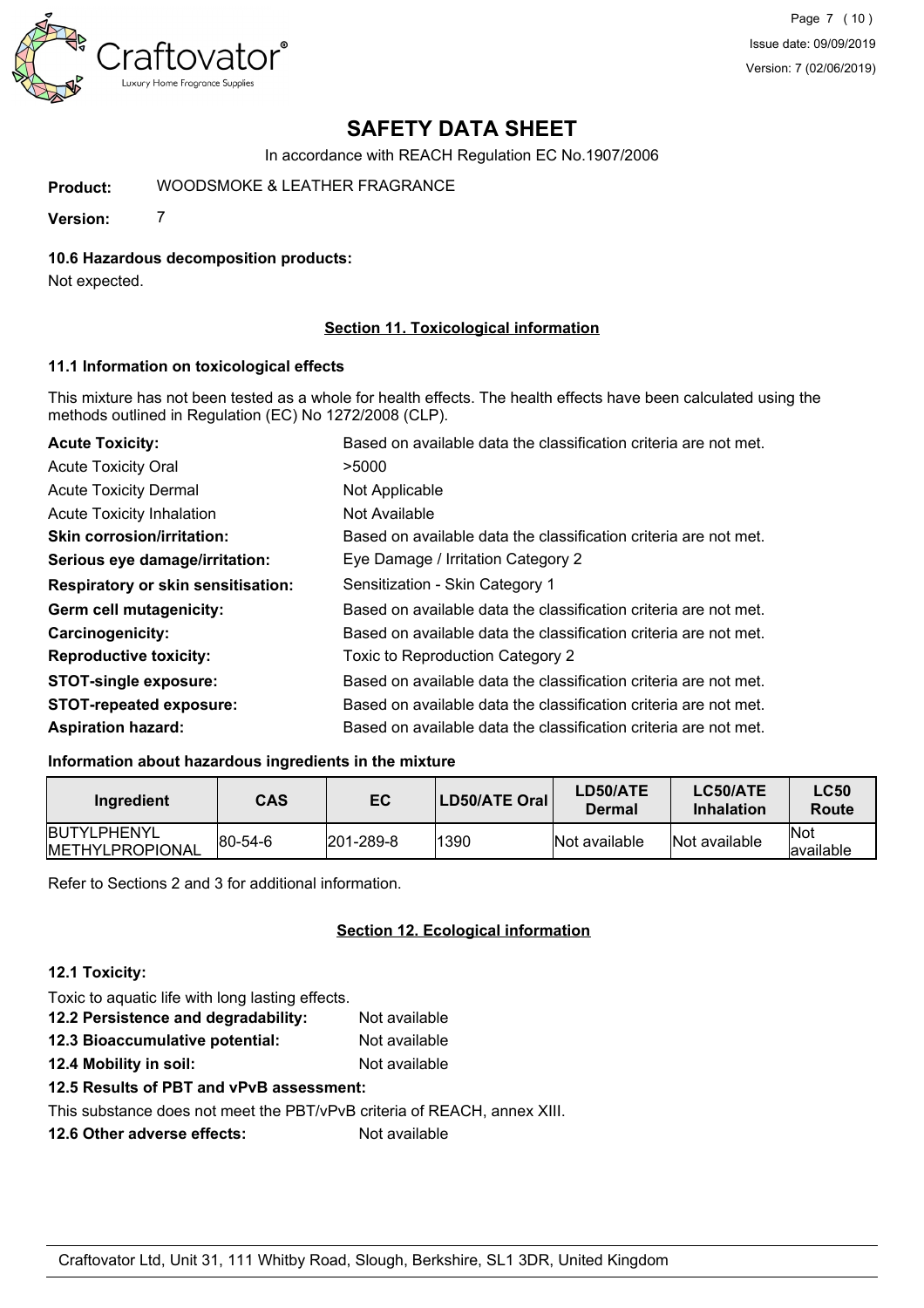

In accordance with REACH Regulation EC No.1907/2006

**Product:** WOODSMOKE FRAGRANCE

**Version:** 7

#### **Section 13. Disposal considerations**

#### **13.1 Waste treatment methods:**

Dispose of in accordance with local regulations. Avoid disposing into drainage systems and into the environment. Empty containers should be taken to an approved waste handling site for recycling or disposal.

#### **Section 14. Transport information**

| 14.1 UN number:                    | UN3082                                                                                                                     |
|------------------------------------|----------------------------------------------------------------------------------------------------------------------------|
| 14.2 UN Proper Shipping Name:      | ENVIRONMENTALLY HAZARDOUS SUBSTANCE, LIQUID, N.O.S.<br>(HEXAMETHYLINDANOPYRAN, TETRAMETHYL<br>ACETYLOCTAHYDRONAPHTHALENES) |
| 14.3 Transport hazard class(es):   | 9                                                                                                                          |
| <b>Sub Risk:</b>                   |                                                                                                                            |
| 14.4. Packing Group:               | Ш                                                                                                                          |
| <b>14.5 Environmental hazards:</b> | This is an environmentally hazardous substance.                                                                            |
| 14.6 Special precautions for user: | None additional                                                                                                            |
|                                    | 14.7 Transport in bulk according to Annex II of MARPOL73/78 and the IBC Code:                                              |
| Not applicable                     |                                                                                                                            |

#### **Section 15. Regulatory information**

#### **15.1 Safety, health and environmental regulations/legislation specific for the substance or mixture** None additional

#### **15.2 Chemical Safety Assessment**

A Chemical Safety Assessment has not been carried out for this product.

#### **Section 16. Other information**

| <b>Concentration % Limits:</b>  | EH C2=32.29% EH C3=3.21% EDI 2=89.28% EDI 2A=89.28% SS 1=20.<br>00% REP 2=60.00% |
|---------------------------------|----------------------------------------------------------------------------------|
| <b>Total Fractional Values:</b> | EH C2=3.10 EH C3=31.17 EDI 2=1.12 EDI 2A=1.12 SS 1=5.00 REP 2=1.<br>67           |

**Key to revisions:**

SECTION 3: Composition/information on ingredients

#### **Key to abbreviations:**

| Abbreviation     | Meaning                                                            |  |
|------------------|--------------------------------------------------------------------|--|
| IAH <sub>1</sub> | Aspiration Hazard Category 1                                       |  |
| ATO 4            | Acute Toxicity - Oral Category 4                                   |  |
| <b>IEDI1</b>     | Eye Damage / Irritation Category 1                                 |  |
| EDI <sub>2</sub> | Eye Damage / Irritation Category 2                                 |  |
| <b>IEH A1</b>    | Hazardous to the Aquatic Environment - Acute Hazard Category 1     |  |
| <b>IEH C1</b>    | Hazardous to the Aquatic Environment - Long-term Hazard Category 1 |  |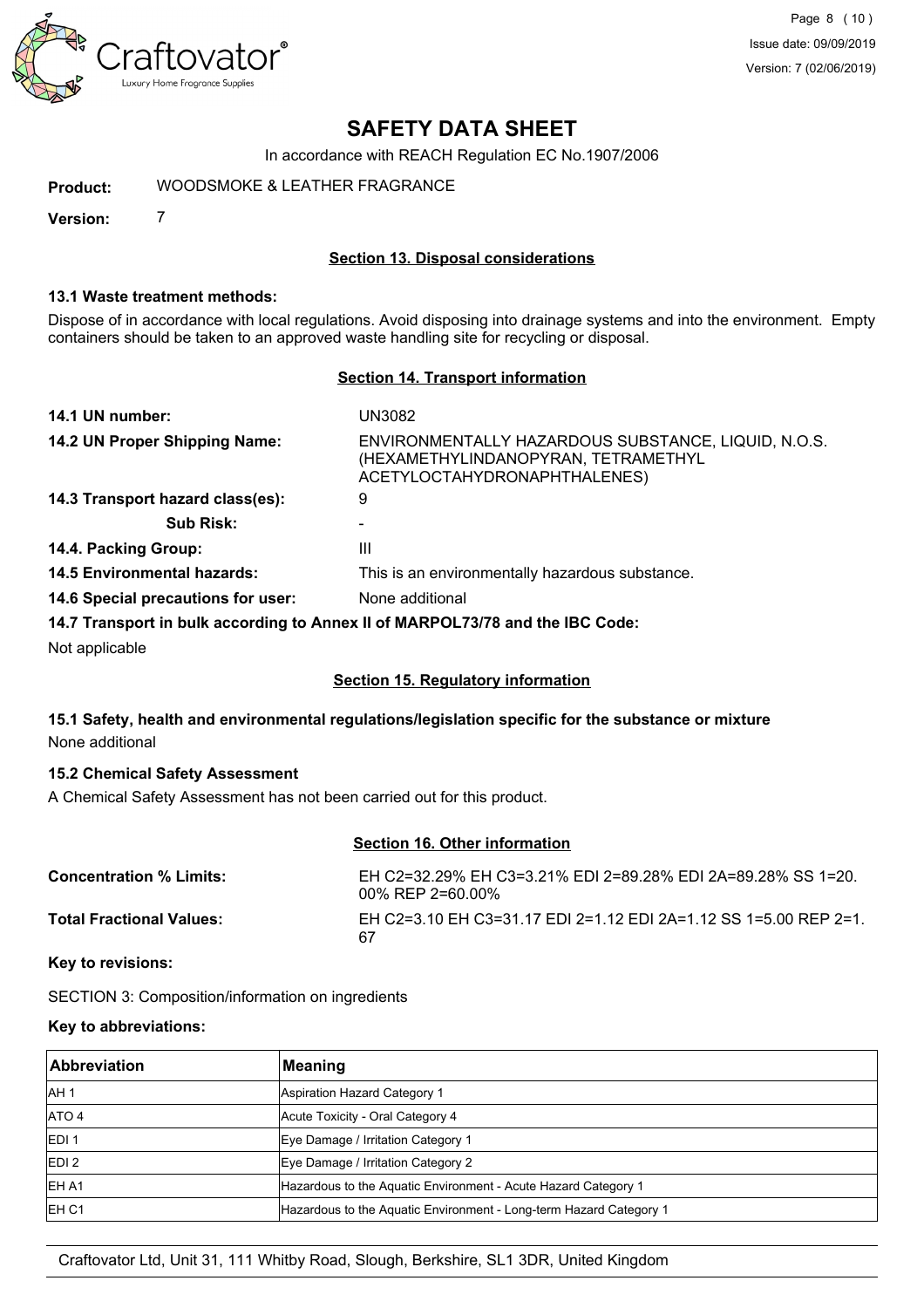

In accordance with REACH Regulation EC No.1907/2006

#### **Product:** WOODSMOKE FRAGRANCE

## **Version:** 7

| EH C <sub>2</sub> | Hazardous to the Aquatic Environment - Long-term Hazard Category 2                                                                  |  |
|-------------------|-------------------------------------------------------------------------------------------------------------------------------------|--|
| EH C3             | Hazardous to the Aquatic Environment - Long-term Hazard Category 3                                                                  |  |
| FL <sub>3</sub>   | Flammable Liquid, Hazard Category 3                                                                                                 |  |
| H226              | Flammable liquid and vapour.                                                                                                        |  |
| H302              | Harmful if swallowed.                                                                                                               |  |
| H304              | May be fatal if swallowed and enters airways.                                                                                       |  |
| H315              | Causes skin irritation.                                                                                                             |  |
| H317              | May cause an allergic skin reaction.                                                                                                |  |
| H318              | Causes serious eye damage.                                                                                                          |  |
| H319              | Causes serious eye irritation.                                                                                                      |  |
| H361              | Suspected of damaging fertility or the unborn child.                                                                                |  |
| H400              | Very toxic to aquatic life.                                                                                                         |  |
| H410              | Very toxic to aquatic life with long lasting effects.                                                                               |  |
| H411              | Toxic to aquatic life with long lasting effects.                                                                                    |  |
| H412              | Harmful to aquatic life with long lasting effects.                                                                                  |  |
| P202              | Do not handle until all safety precautions have been read and understood.                                                           |  |
| P210              | Keep away from heat, sparks, open flames and hot surfaces. - No smoking.                                                            |  |
| P233              | Keep container tightly closed.                                                                                                      |  |
| P240              | Ground/bond container and receiving equipment.                                                                                      |  |
| P241              | Use explosion-proof electrical, ventilating and lighting equipment.                                                                 |  |
| P242              | Use only non-sparking tools.                                                                                                        |  |
| P243              | Take precautionary measures against static discharge.                                                                               |  |
| P261              | Avoid breathing vapour or dust.                                                                                                     |  |
| P264              | Wash hands and other contacted skin thoroughly after handling.                                                                      |  |
| P270              | Do not eat, drink or smoke when using this product.                                                                                 |  |
| P272              | Contaminated work clothing should not be allowed out of the workplace.                                                              |  |
| P273              | Avoid release to the environment.                                                                                                   |  |
| P280              | Wear protective gloves/eye protection/face protection.                                                                              |  |
| P301/310          | IF SWALLOWED: Immediately call a POISON CENTER or doctor/physician.                                                                 |  |
| P301/312          | IF SWALLOWED: call a POISON CENTER or doctor/physician if you feel unwell.                                                          |  |
| P302/352          | IF ON SKIN: Wash with plenty of soap and water.                                                                                     |  |
| P303/361/353      | IF ON SKIN (or hair): Remove/take off immediately all contaminated clothing. Rinse skin with water/shower.                          |  |
| P305/351/338      | IF IN EYES: Rinse cautiously with water for several minutes. Remove contact lenses, if present and easy to<br>do. Continue rinsing. |  |
| P308/313          | IF exposed or concerned: Get medical advice/attention.                                                                              |  |
| P310              | Immediately call a POISON CENTER or doctor/physician.                                                                               |  |
| P330              | Rinse mouth.                                                                                                                        |  |
| P331              | Do not induce vomiting.                                                                                                             |  |
| P332/313          | If skin irritation occurs: Get medical advice/attention.                                                                            |  |
| P333/313          | If skin irritation or rash occurs: Get medical advice/attention.                                                                    |  |
| P337/313          | If eye irritation persists: Get medical advice/attention.                                                                           |  |
| P362              | Take off contaminated clothing and wash before reuse.                                                                               |  |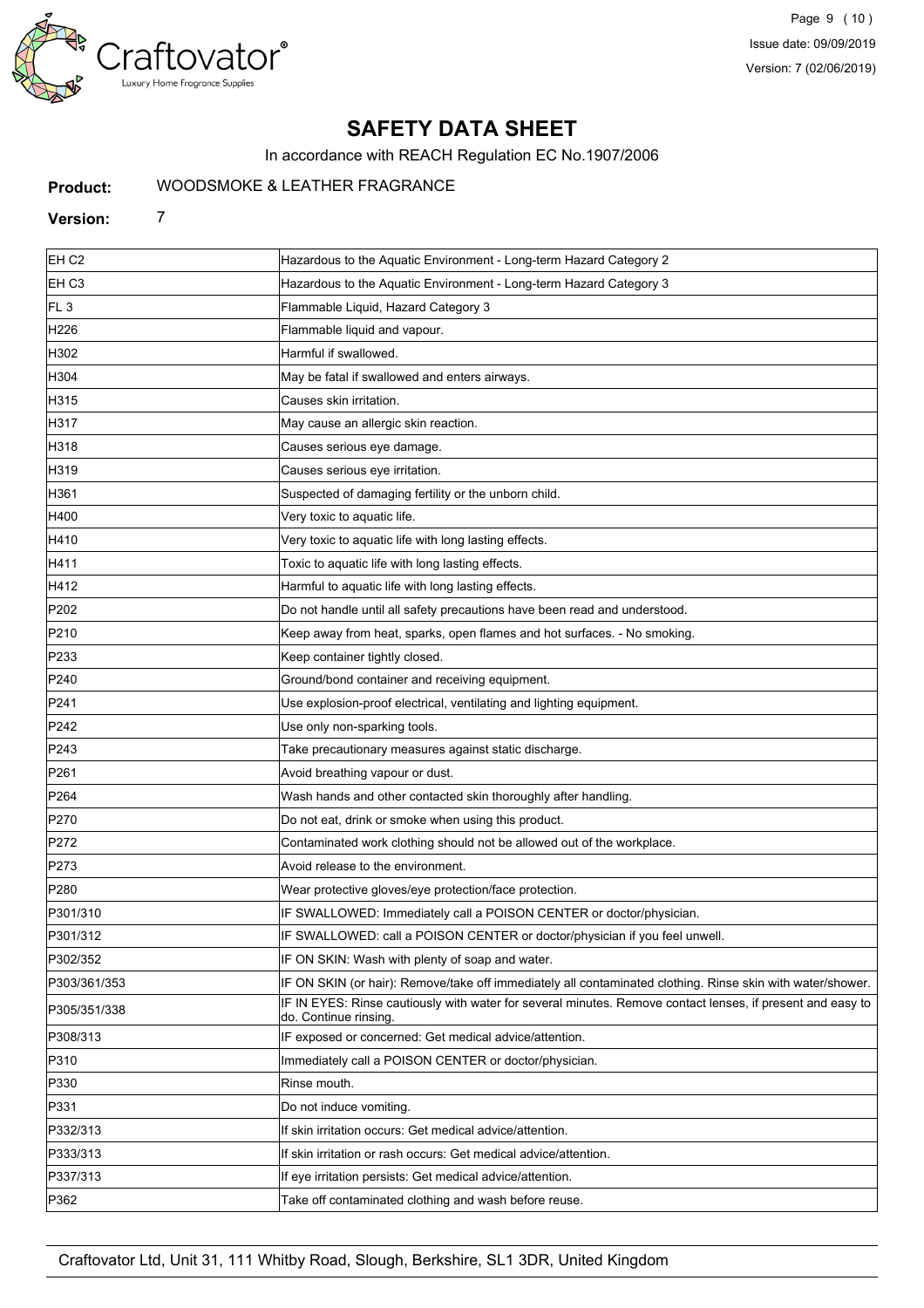

In accordance with REACH Regulation EC No.1907/2006

#### **Product:** WOODSMOKE FRAGRANCE

#### **Version:** 7

| P363             | Wash contaminated clothing before reuse.                                                       |
|------------------|------------------------------------------------------------------------------------------------|
| P370/378         | In case of fire: Use carbon dioxide, dry chemical, foam for extinction.                        |
| P391             | Collect spillage.                                                                              |
| P403/235         | Store in a well-ventilated place. Keep cool.                                                   |
| P405             | Store locked up.                                                                               |
| <b>P501</b>      | Dispose of contents/container to approved disposal site, in accordance with local regulations. |
| REP <sub>2</sub> | Toxic to Reproduction Category 2                                                               |
| SCI <sub>2</sub> | Skin Corrosion / Irritation Category 2                                                         |
| ISS <sub>1</sub> | Sensitization - Skin Category 1                                                                |
| <b>ISS 1A</b>    | Sensitization - Skin Category 1A                                                               |
| SS1B             | Sensitization - Skin Category 1B                                                               |

The information in this safety data sheet is to the best of our knowledge true and accurate but all data, instructions, recommendations and/or suggestions are made without guarantee.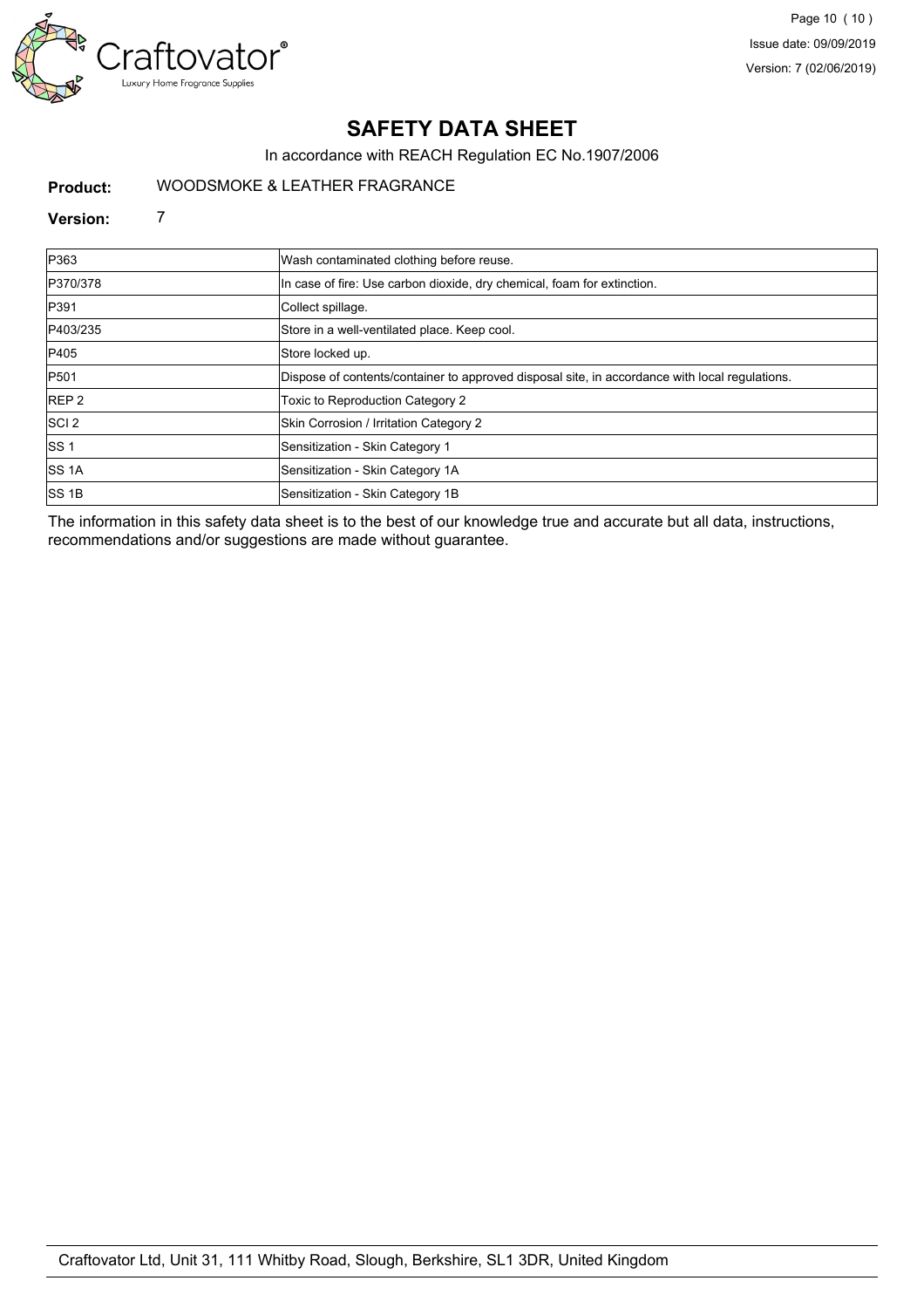

## **IFRA CONFORMITY CERTIFICATE**

#### **Product: WOODSMOKE FRAGRANCE**

We certify that the above item is in compliance with the Standards of the INTERNATIONAL FRAGRANCE ASSOCIATION (IFRA - 48th Amendment / published June 2015), provided it is used in the following classes at a maximum concentration level of:

| IFRA classes [see annex for detail] | Maximum level of use (%) |  |
|-------------------------------------|--------------------------|--|
| <b>IFRA Class 1 Limit</b>           | Not approved             |  |
| <b>IFRA Class 2 Limit</b>           | 3%                       |  |
| <b>IFRA Class 3.A Limit</b>         | 12.4%                    |  |
| IFRA Class 3.B Limit                | 12.4%                    |  |
| IFRA Class 3.C Limit                | 12.4%                    |  |
| IFRA Class 3.D Limit                | 12.4%                    |  |
| <b>IFRA Class 4.A Limit</b>         | 37.2%                    |  |
| <b>IFRA Class 4.B Limit</b>         | 37.2%                    |  |
| IFRA Class 4.C Limit                | 37.2%                    |  |
| IFRA Class 4.D Limit                | 37.2%                    |  |
| <b>IFRA Class 5 Limit</b>           | 19.6%                    |  |
| <b>IFRA Class 6 Limit</b>           | Not approved             |  |
| <b>IFRA Class 7.A Limit</b>         | 6.2%                     |  |
| IFRA Class 7.B Limit                | 6.2%                     |  |
| IFRA Class 8.A Limit                | 40%                      |  |
| <b>IFRA Class 8.B Limit</b>         | 40%                      |  |
| <b>IFRA Class 9.A Limit</b>         | 50%                      |  |
| <b>IFRA Class 9.B Limit</b>         | 50%                      |  |
| IFRA Class 9.C Limit                | 50%                      |  |
| IFRA Class 10.A Limit               | 50%                      |  |
| IFRA Class 10.B Limit               | 46.18%                   |  |
| IFRA Class 11 Limit                 | 100%                     |  |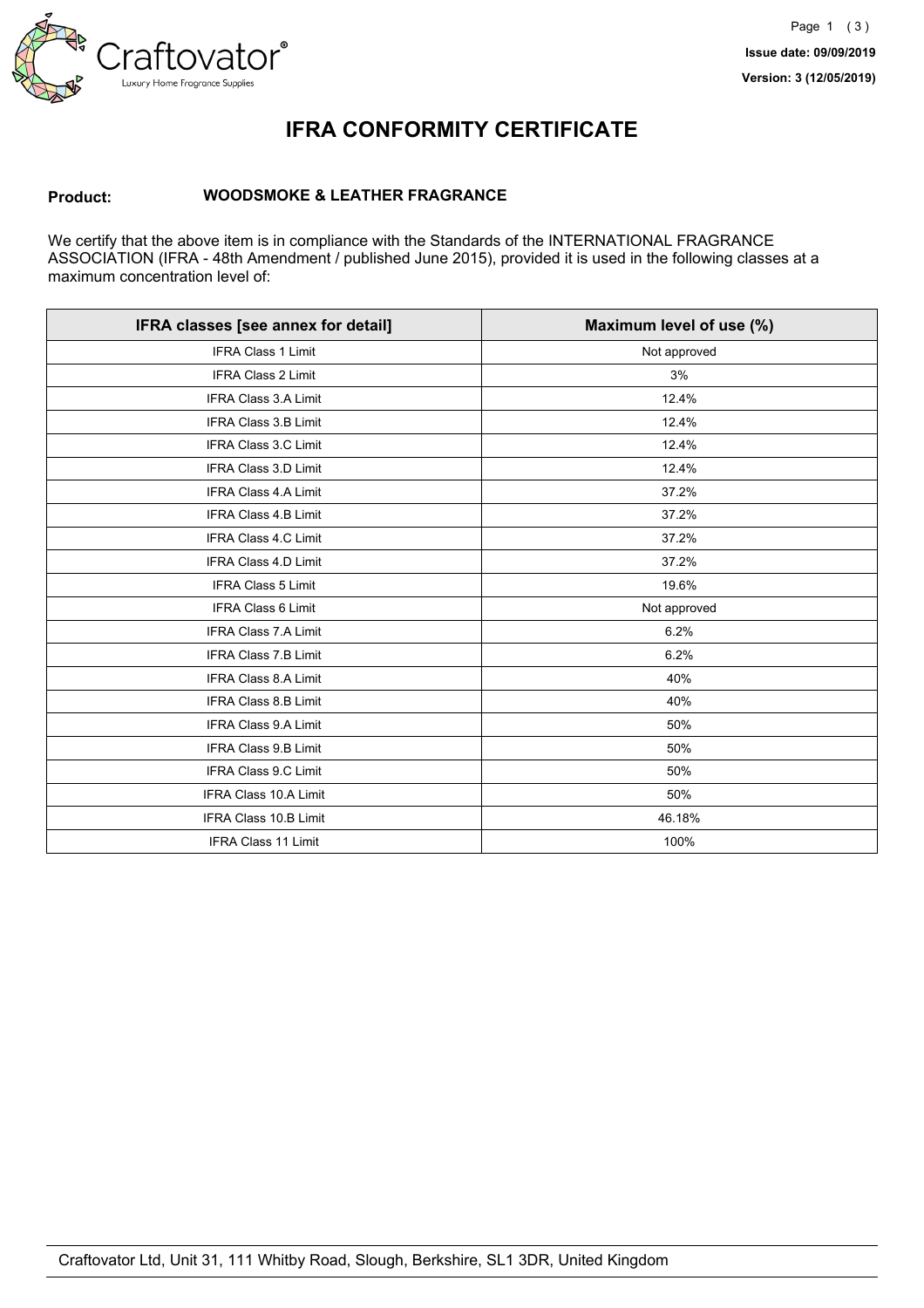

## **IFRA CONFORMITY CERTIFICATE**

For other kinds of application or use at higher concentration levels, a new evaluation may be needed; please contact Craftovator Ltd.

The IFRA Standards regarding use restrictions are based on safety assessments by the Panel of Experts of the RESEARCH INSTITUTE FOR FRAGRANCE MATERIALS (RIFM) and are enforced by the IFRA Scientific Committee. Evaluation of individual Fragrance ingredients is made according to the safety standards contained in the relevant section of the IFRA Code of Practice.

Please note that the IFRA limits detailed on page 1 of this document, also take into consideration the restrictions listed in the annexes of the Cosmetics Regulation 1223/2009/EC.

We can confirm that only ingredients approved by the safety clearance procedure are present within this compound. It is the ultimate responsibility of our customer to ensure the safety of the final product (containing this fragrance) by further testing if need be.

**Regulatory Affairs Department**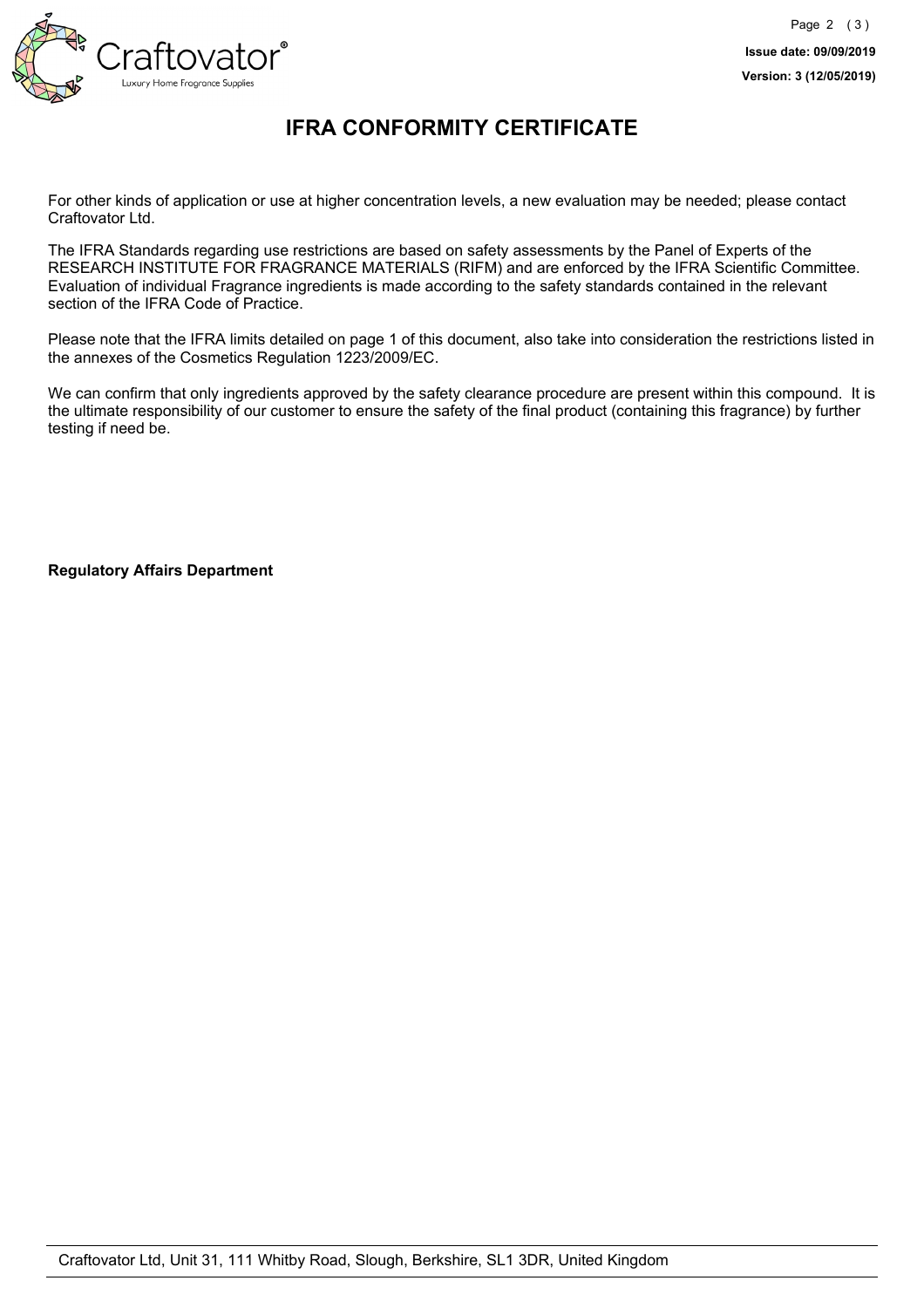

# **IFRA CONFORMITY CERTIFICATE**

#### **ANNEX: Definition of IFRA Classes**

| <b>Finished product types</b>                                                                                                                                                                                                                                                                                                                                                                                                                                                                                                                                                                                                                                                                                                                                                                                                                                                                                                                                                                                                                                                                                                                                                                                                                                                                                                                                                                                               | <b>IFRA class</b>            |
|-----------------------------------------------------------------------------------------------------------------------------------------------------------------------------------------------------------------------------------------------------------------------------------------------------------------------------------------------------------------------------------------------------------------------------------------------------------------------------------------------------------------------------------------------------------------------------------------------------------------------------------------------------------------------------------------------------------------------------------------------------------------------------------------------------------------------------------------------------------------------------------------------------------------------------------------------------------------------------------------------------------------------------------------------------------------------------------------------------------------------------------------------------------------------------------------------------------------------------------------------------------------------------------------------------------------------------------------------------------------------------------------------------------------------------|------------------------------|
| Lip Products of all types (solid and liquid lipsticks, balms, clear or colored, etc.); Children's Toys                                                                                                                                                                                                                                                                                                                                                                                                                                                                                                                                                                                                                                                                                                                                                                                                                                                                                                                                                                                                                                                                                                                                                                                                                                                                                                                      | <b>IFRA Class 1 Limit</b>    |
| Deodorant and Antiperspirant Products of all types including any product with intended or reasonably<br>foreseeable use on the axillae or labelled as such (spray, stick, roll-on, under-arm, deo-cologne and body<br>spray, etc.); Nose pore strips; Fragranced Bracelets                                                                                                                                                                                                                                                                                                                                                                                                                                                                                                                                                                                                                                                                                                                                                                                                                                                                                                                                                                                                                                                                                                                                                  | <b>IFRA Class 2 Limit</b>    |
| Hydroalcoholic Products Applied To Recently Shaved Skin (includes After Shave) (Edt range)                                                                                                                                                                                                                                                                                                                                                                                                                                                                                                                                                                                                                                                                                                                                                                                                                                                                                                                                                                                                                                                                                                                                                                                                                                                                                                                                  | <b>IFRA Class 3.A Limit</b>  |
| Hydroalcoholic Products Applied To Recently Shaved Skin (includes After Shave) (Fine fragrance range)                                                                                                                                                                                                                                                                                                                                                                                                                                                                                                                                                                                                                                                                                                                                                                                                                                                                                                                                                                                                                                                                                                                                                                                                                                                                                                                       | IFRA Class 3.B Limit         |
| Eye Products of all types (eye shadow, mascara, eyeliner, eye make-up, etc.) including eye care; Men's<br>Facial Creams and Balms; Baby Creams, Lotions, Oils; Body Paint for Children                                                                                                                                                                                                                                                                                                                                                                                                                                                                                                                                                                                                                                                                                                                                                                                                                                                                                                                                                                                                                                                                                                                                                                                                                                      | IFRA Class 3.C Limit         |
| Tampons                                                                                                                                                                                                                                                                                                                                                                                                                                                                                                                                                                                                                                                                                                                                                                                                                                                                                                                                                                                                                                                                                                                                                                                                                                                                                                                                                                                                                     | <b>IFRA Class 3.D Limit</b>  |
| Hydroalcoholic Products applied to unshaved skin (includes aqueous based, alcoholic based and<br>hydroalcoholic) like Cologne, eau de cologne, Eau de Parfum or Parfum (Edt range); Ingredients of Perfume<br>Kits; Scent Pads, Foil packs; Scent Strips for hydroalcoholic products                                                                                                                                                                                                                                                                                                                                                                                                                                                                                                                                                                                                                                                                                                                                                                                                                                                                                                                                                                                                                                                                                                                                        | <b>IFRA Class 4.A Limit</b>  |
| Hydroalcoholic Products applied to unshaved skin (includes aqueous based, alcoholic based and<br>(hydroalcoholic) like Cologne, eau de cologne, Eau de Parfum or Parfum (Fine fragrance range)                                                                                                                                                                                                                                                                                                                                                                                                                                                                                                                                                                                                                                                                                                                                                                                                                                                                                                                                                                                                                                                                                                                                                                                                                              | <b>IFRA Class 4.B Limit</b>  |
| Hair Styling Aids Sprays of all types (pumps, aerosol sprays, etc.); Body Creams, Oils, Lotions of all types<br>(except baby creams, lotions and oils); Body sprays (including Body Mist) with no intended or reasonably<br>foreseeable use on the axillae; Fragrance Compounds for Cosmetic Kits; Foot Care Products; Hair<br>deodorant; Body Paint (except those for children)                                                                                                                                                                                                                                                                                                                                                                                                                                                                                                                                                                                                                                                                                                                                                                                                                                                                                                                                                                                                                                            | <b>IFRA Class 4.C Limit</b>  |
| Fragrancing Cream; Solid perfumes                                                                                                                                                                                                                                                                                                                                                                                                                                                                                                                                                                                                                                                                                                                                                                                                                                                                                                                                                                                                                                                                                                                                                                                                                                                                                                                                                                                           | <b>IFRA Class 4.D Limit</b>  |
| Women's Facial Creams/Facial Make-up; Hand Cream; Hand sanitizers; Facial Masks; Baby Powder and<br>Talc; Hair Permanent and other hair chemical treatments (e.g. relaxers) but not hair dyes; Wipes or<br>Refreshing Tissues for Face, Neck, Hands, Body; Dry Shampoo or Waterless Shampoo                                                                                                                                                                                                                                                                                                                                                                                                                                                                                                                                                                                                                                                                                                                                                                                                                                                                                                                                                                                                                                                                                                                                 | <b>IFRA Class 5 Limit</b>    |
| Mouthwash, including Breath Sprays; Toothpaste                                                                                                                                                                                                                                                                                                                                                                                                                                                                                                                                                                                                                                                                                                                                                                                                                                                                                                                                                                                                                                                                                                                                                                                                                                                                                                                                                                              | <b>IFRA Class 6 Limit</b>    |
| Intimate Wipes; Baby Wipes                                                                                                                                                                                                                                                                                                                                                                                                                                                                                                                                                                                                                                                                                                                                                                                                                                                                                                                                                                                                                                                                                                                                                                                                                                                                                                                                                                                                  | <b>IFRA Class 7.A Limit</b>  |
| Insect Repellent (intended to be applied to the skin)                                                                                                                                                                                                                                                                                                                                                                                                                                                                                                                                                                                                                                                                                                                                                                                                                                                                                                                                                                                                                                                                                                                                                                                                                                                                                                                                                                       | IFRA Class 7.B Limit         |
| Make-up Removers of all types (not including face cleansers); Hair Styling Aids Non-Spray of all types<br>(mousse, gels, leave-in conditioners, etc.); Nail Care; Powders and talcs, all types (except baby powders<br>and talcs)                                                                                                                                                                                                                                                                                                                                                                                                                                                                                                                                                                                                                                                                                                                                                                                                                                                                                                                                                                                                                                                                                                                                                                                           | IFRA Class 8.A Limit         |
| Hair Dyes                                                                                                                                                                                                                                                                                                                                                                                                                                                                                                                                                                                                                                                                                                                                                                                                                                                                                                                                                                                                                                                                                                                                                                                                                                                                                                                                                                                                                   | IFRA Class 8.B Limit         |
| Conditioner (Rinse-Off); Liquid Soap; Shampoos of all types (including baby shampoos); Face Cleansers of<br>all types (washes, gels, scrubs, etc.); Shaving Creams of all types (stick, gels, foams, etc.); All Depilatories<br>(including waxes for mechanical hair removal); Body Washes of all types (including baby washes) and<br>Shower Gels of all types; Bar Soap (Toilet Soap); Bath Gels, Foams, Mousses, Salts, Oils and Other<br>Products added to bathwater                                                                                                                                                                                                                                                                                                                                                                                                                                                                                                                                                                                                                                                                                                                                                                                                                                                                                                                                                    | <b>IFRA Class 9.A Limit</b>  |
| Feminine hygiene - pads, liners; Toilet paper; Wheat bags                                                                                                                                                                                                                                                                                                                                                                                                                                                                                                                                                                                                                                                                                                                                                                                                                                                                                                                                                                                                                                                                                                                                                                                                                                                                                                                                                                   | <b>IFRA Class 9.B Limit</b>  |
| Facial tissues; Napkins; Paper towels; Other Aerosols (including air freshener sprays and air freshener<br>pump sprays, but not including deodorants/antiperspirants, hair styling aids sprays); Fragranced Face<br>Masks (not intended to be used as medical device)                                                                                                                                                                                                                                                                                                                                                                                                                                                                                                                                                                                                                                                                                                                                                                                                                                                                                                                                                                                                                                                                                                                                                       | <b>IFRA Class 9.C Limit</b>  |
| Handwash Laundry Detergents of all types including concentrates; Fabric Softeners of all types including<br>fabric softener sheets; Household Cleaning Products, Other Types (fabric cleaners, soft surface cleaners,<br>carpet cleaners, etc.); Machine Wash Laundry Detergents (liquids, powders, tablets, etc.) including laundry<br>bleach and concentrates; Hand Dishwashing Detergent including concentrates; Hard Surface Cleaners of all<br>types (bathroom and kitchen cleansers, furniture polish, etc.); Shampoos for pets; Dry cleaning kits; Scented<br>gloves, socks, tights with moisturizers                                                                                                                                                                                                                                                                                                                                                                                                                                                                                                                                                                                                                                                                                                                                                                                                                | IFRA Class 10.A Limit        |
| Diapers; Toilet seat wipes                                                                                                                                                                                                                                                                                                                                                                                                                                                                                                                                                                                                                                                                                                                                                                                                                                                                                                                                                                                                                                                                                                                                                                                                                                                                                                                                                                                                  | <b>IFRA Class 10.B Limit</b> |
| All non-skin contact or incidental skin contact including: Candles; Air Fresheners and Fragrancing of all<br>types (concentrated aerosol with metered doses (range 0.05-0.5mL/spray), plug-ins, solid substrate,<br>membrane delivery, electrical); Air Delivery Systems; Cell phone cases; Pot pourri, powders, fragrancing<br>sachets, liquid refills for air fresheners (non-cartridge systems), Reed diffusers; Liquid refills for air<br>fresheners (cartridge systems); Shoe Polishes; Deodorizers/Maskers not intended for skin contact (e.g.<br>fabric drying machine deodorizers, carpet powders); Insecticides (mosquito coil, paper, electrical, for<br>clothing etc.) excluding aerosols; Scent delivery system using a dry air technology that releases a fragrance<br>without sprays, aerosols or heated oils (technology of nebulization); Air freshening crystals; Toilet Blocks;<br>Joss Sticks or Incense Sticks; Machine Dishwash Detergent and Deodorizers; Machine-only Laundry<br>Detergent (e.g. liquitabs); Plastic articles (excluding toys); Fuels; Fragranced lamp ring; Scent pack; Scratch<br>and Sniff (sampling technology); Paints; Cat litter; Animal sprays (all types); Treatment products for textiles<br>(e.g. starch sprays, fabric treated with fragrances after wash, deodorizers for textiles or fabrics); Floor wax;<br>Odored Distilled Water (that can be added to steam irons) | <b>IFRA Class 11 Limit</b>   |